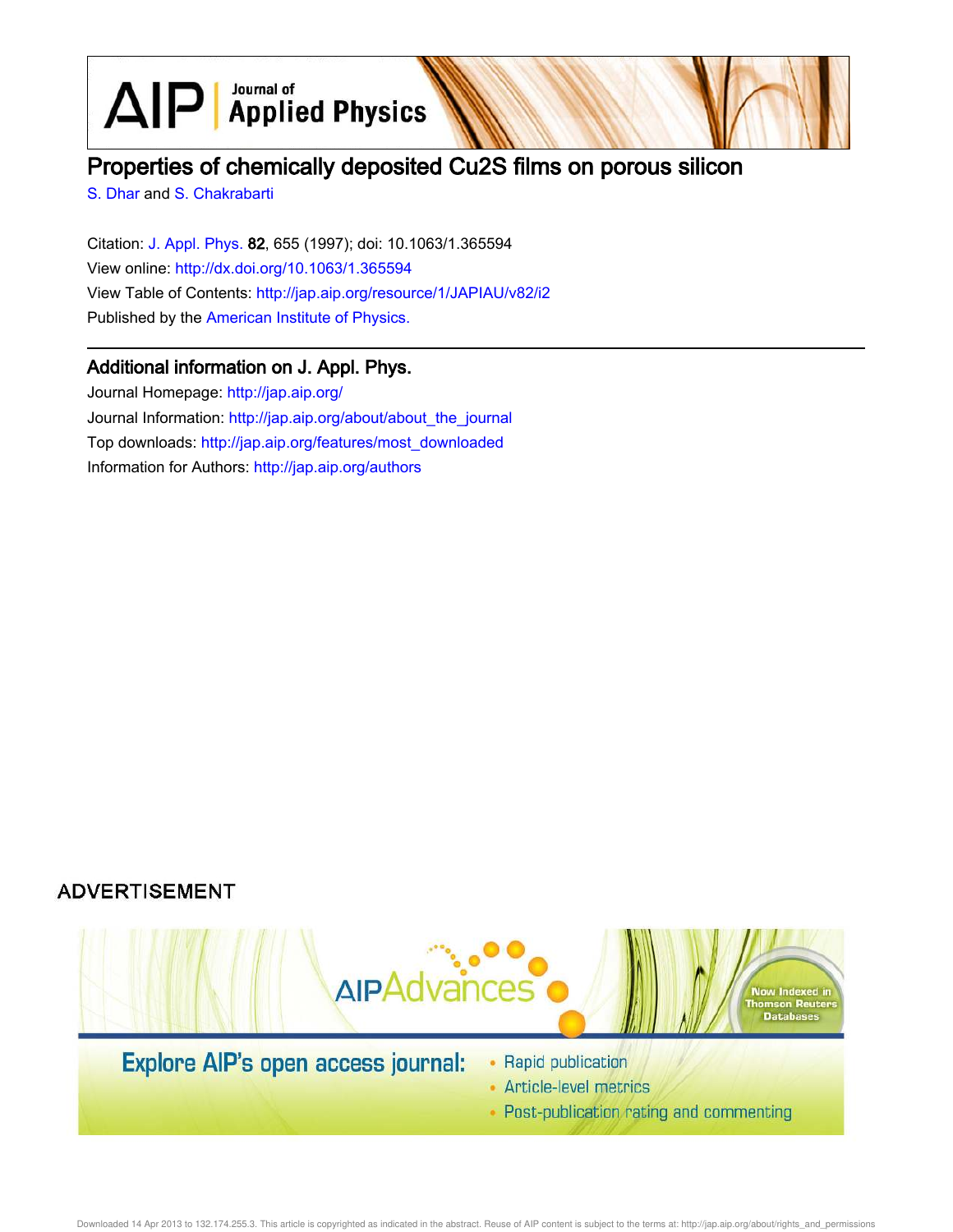# **Properties of chemically deposited Cu2S films on porous silicon**

S. Dhar and S. Chakrabarti

*Department of Electronic Science, Calcutta University, 92, A. P. C. Road, Calcutta-700009, India*

(Received 4 November 1996; accepted for publication 3 April 1997)

The electrical and optical properties of Cu<sub>2</sub>S films, deposited on porous Si from a chemical bath, are presented. Annealing of the deposited film in air, at an optimized temperature of 150 °C, is shown to be essential to get films with the lowest values of electrical resistivities. The film is more than 60% transparent in the wavelength range of 600–1200 nm. Films deposited on porous Si produce Schottky-like diodes. The best diode characteristics are obtained after annealing the film at 150 °C. The diodes show both photoresponse and electroluminescence properties. Luminescence from porous Si, with a top coating of annealed  $Cu<sub>2</sub>$ S, is about 70% of that obtained when no coating was applied. © 1997 American Institute of Physics. [S0021-8979(97)07413-6]

#### **I. INTRODUCTION**

Formation of stable rectifying junctions with porous sili $con (PSi),<sup>1</sup>$  with good forward and reverse characteristics, is one of the most challenging problems for the proper exploitation of the material in the device industry. Vacuum deposited Au (Refs. 2–4) and  $AI<sub>2</sub><sup>5</sup>$  sputter-coated indium tin  $oxide,$ <sup>6,7</sup> and conducting polymers<sup>8,9</sup> have been used with limited success for fabricating light-emitting diodes and photodetectors. We have recently shown that an electroless deposition of Ni on PSi, from an aqueous solution, gives significantly better rectifying or Ohmic contacts due to the filling of the pores by the deposited metal. $10,11$  Deposition of a film by a similar technique, which is both electrically conducting and optically transparent, could lead to the fabrication of improved PSi based photodiodes and electroluminescent devices. In a recent work,<sup>12</sup> a technique has been described for the deposition of conducting chalcogenide films on glass from an electroless plating bath. A variety of chalcogenide materials having different electrical conductivities and optical transmission characteristics have been reported. Out of them, the material  $Cu<sub>2</sub>S$  looked most attractive for applications over PSi, due to its reported high electrical conductivity and 50%–70% optical transparency in the emission wavelength band of PSi. We have deposited this film on PSi and optimized and characterized its properties. This work is being presented in this paper.

#### **II. FILMS ON GLASS**

About 0.1  $\mu$ m thick film of Cu<sub>2</sub>S was deposited from a bath,<sup>12</sup> containing 8–10 ml of 0.5 M  $CuSO<sub>4</sub>$  solution and an equal volume of  $1 M Na<sub>2</sub>S<sub>2</sub>O<sub>3</sub>$  solution. Deionized water was added to this to make a total volume of 80–100 ml. Films were deposited on clean corning glass sheets whose surfaces were activated by a 2 min immersion in  $0.03\%$  SnCl<sub>2</sub> solution. Deposition was done for 30 min in the temperature range of 40–45 °C. After deposition, the glass sheets were cut into several rectangular pieces and some of them were annealed in air for 10 min at temperatures of 50, 100, 150, and 200 °C.

Electrical resistivities of the as-deposited and the annealed  $Cu<sub>2</sub>S$  films were measured by a four-terminal method, using evaporated aluminum contact strips. Figure 1 shows the resultant film resistivity, plotted as a function of annealing temperature. Resistivity of the film, measured before annealing, is also presented in Fig. 1 for comparison. The parameter decreased sharply as the temperature of annealing is increased and attained a minimum value of  $3.5 \times 10^{-4} \Omega$  cm after anneal at 150 °C. This value is more than one order of magnitude lower than that obtained previously.<sup>12</sup> Any change in the crystalline structure of the films due to annealing may be ruled out in view of the earlier reports, $12$  and we believe that the observed decrease in film resistivity resulted from a corresponding reduction of the moisture content of the film during annealing. The drastic increase in resistivity after the 200 °C anneal may be attributed to a partial oxidation of the  $Cu<sub>2</sub>S$  film in air.

Optical transmission spectra for the as-deposited and the 150 °C annealed films were recorded in a CARY 5 UV-VIS-NIR spectrophotometer. A clean glass sheet was placed in the reference beam so that only the film characteristics were obtained. The resultant data are being shown in Fig. 2. The transparency of the as-deposited film is above 60% in the wavelength range of 600–1200 nm. Maximum transmittance of 75% is obtained at 800 nm and the parameter falls to about 68% at the 1000 nm wavelength. There is a marginal change in the transmission characteristics of the film after annealing, where the maximum transmittance is reduced to around 73% and the transmittance in the longer wavelength region is slightly increased.

#### **III. FILMS ON POROUS Si**

The anodic etching technique, used for forming PSi in our laboratory, has been described earlier.<sup>11</sup> The Si substrates, used in this study, were *n* and *p* type, oriented in the  $\langle 111 \rangle$  and the  $\langle 100 \rangle$  directions, respectively. In all cases, the thickness of the PSi layer was about 10  $\mu$ m.

 $Cu<sub>2</sub>S$  films, 0.1  $\mu$ m thick, were deposited directly on PSi without any  $SnCl<sub>2</sub>$  activation. In order to study the electrical behavior of the Cu<sub>2</sub>S/PSi contact, we deposited the film on PSi, formed on 1  $\Omega$  cm *p*-type Si substrates. Next, 3 mm diam mesa structures were defined on the sample using black wax masks and a suitable Si etchant, which cut through both the film and the PSi region. Electrical contact to the film surface was made by a thin gold wire probe. The Al metal-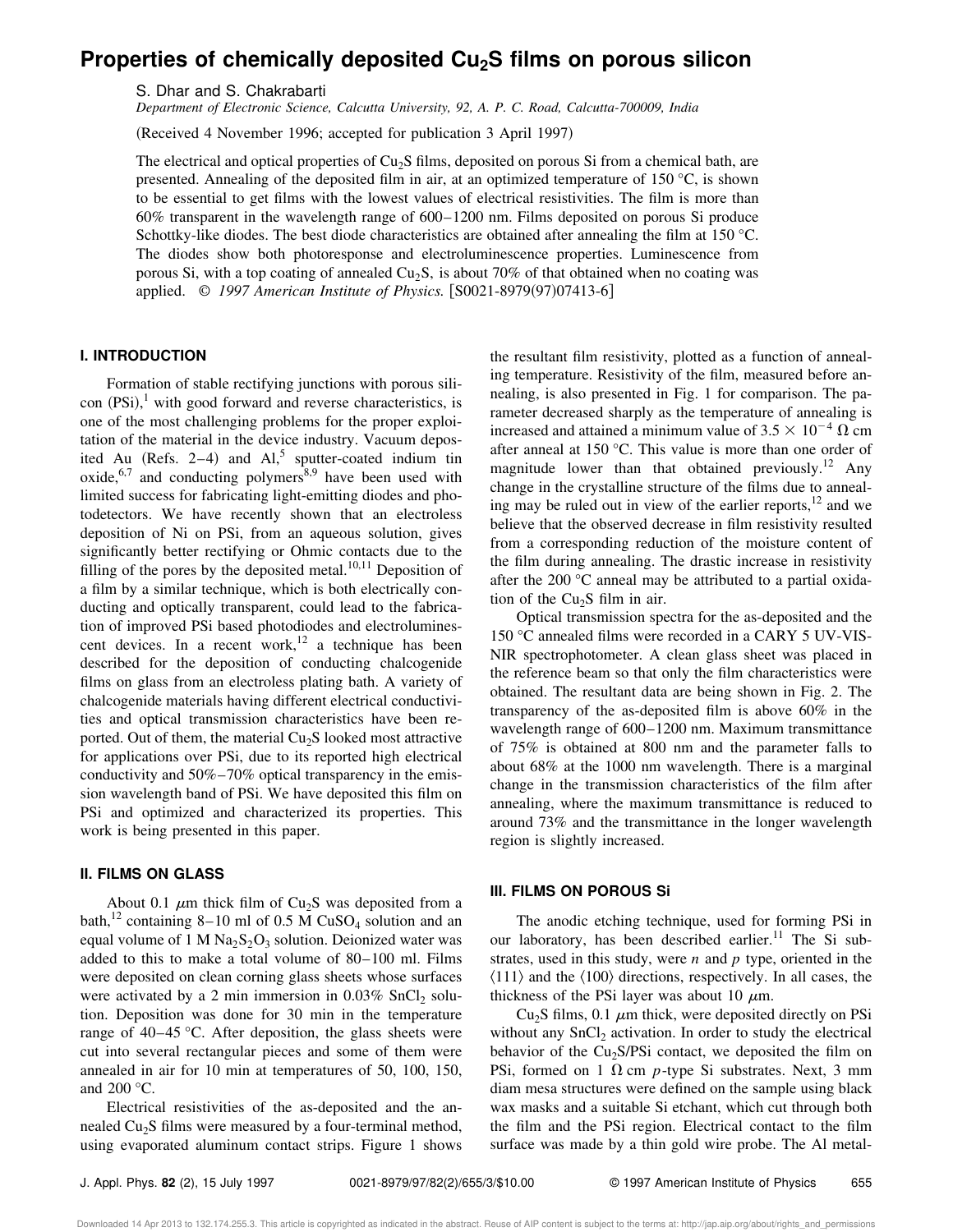

FIG. 1. Resistivity of the as-deposited and the annealed  $Cu<sub>2</sub>S$  films on glass.

lization on the back surface of the substrate, which was made before PSi formation, served as the other contact. The current–voltage  $(I - V)$  characteristics of the device, shown in Fig. 3, resemble that of a metal–semiconductor Schottky diode with a reverse breakdown voltage above 20 V. In an attempt to improve the characteristics of this diode, the  $Cu<sub>2</sub>S$  coated PSi samples were annealed in air for 10 min at temperatures of 50, 100, 150, and 200 °C. The  $I-V$  characteristics of the mesa diodes, fabricated on the annealed structures are being shown in Fig. 3. Annealing shows a continuous improvement of the diode properties up to 150 °C and then degradation occurs. The diode fabricated on the 150 °C



FIG. 2. Optical transmission spectra for the as-deposited and the 150 °C annealed Cu<sub>2</sub>S films.



FIG. 3.  $I-V$  characteristics of Cu<sub>2</sub>S– $p$ -type PSi diodes. The data for devices using as-deposited  $Cu<sub>2</sub>S$  film as well as films annealed at different temperatures are being shown.

annealed structure has a rectification ratio around 1000 and a measured ideality factor of 2.5. Under forward bias, the diode exhibited orange-green electroluminescence, which was observed even in semidark rooms. Further, the diode showed strong photoresponse under normal room illumination. The work on the electroluminescence properties of the  $Cu<sub>2</sub>S-PSi$  diodes will be presented in a future publication. We report below on their photoresponse properties.

The test devices were 1.5 mm diam mesa diodes fabricated on  $150^{\circ}$ C annealed Cu<sub>2</sub>S–PSi layer structures. The substrates were both  $n$  and  $p$  type having resistivities of 50 and 40  $\Omega$  cm, respectively. The reverse  $I - V$  characteristics of the diodes were first tested in the dark and then the experiment was repeated by shining the film surface with light from a 60 W tungsten filament lamp, placed 20 cm apart. Figure 4 shows the results. For the diode, fabricated on the *n*-type sample, the increase in reverse current is about ten times under illumination. The dark reverse current for the diode on *p*-type PSi is about 500 nA at a reverse voltage of 20 V. More than 20 times enhancement of this current is observed after exposure to light. Hence, the system may act as an excellent candidate for making high efficiency photodiodes.

Finally, we tested the optical emission from PSi, through  $Cu<sub>2</sub>S$  film, in a Perkin Elmer model MPF-44B fluorescence spectrometer. PSi, formed on *p*-type Si, was used in the experiment. Excitation was provided at a 350 nm wavelength and the luminescence from the material was detected in a photomultiplier and recorded as a function of emission wavelength. The emission from a bare PSi surface, as well as that from the PSi surface coated with either as-deposited or

Downloaded 14 Apr 2013 to 132.174.255.3. This article is copyrighted as indicated in the abstract. Reuse of AIP content is subject to the terms at: http://jap.aip.org/about/rights\_and\_permissions